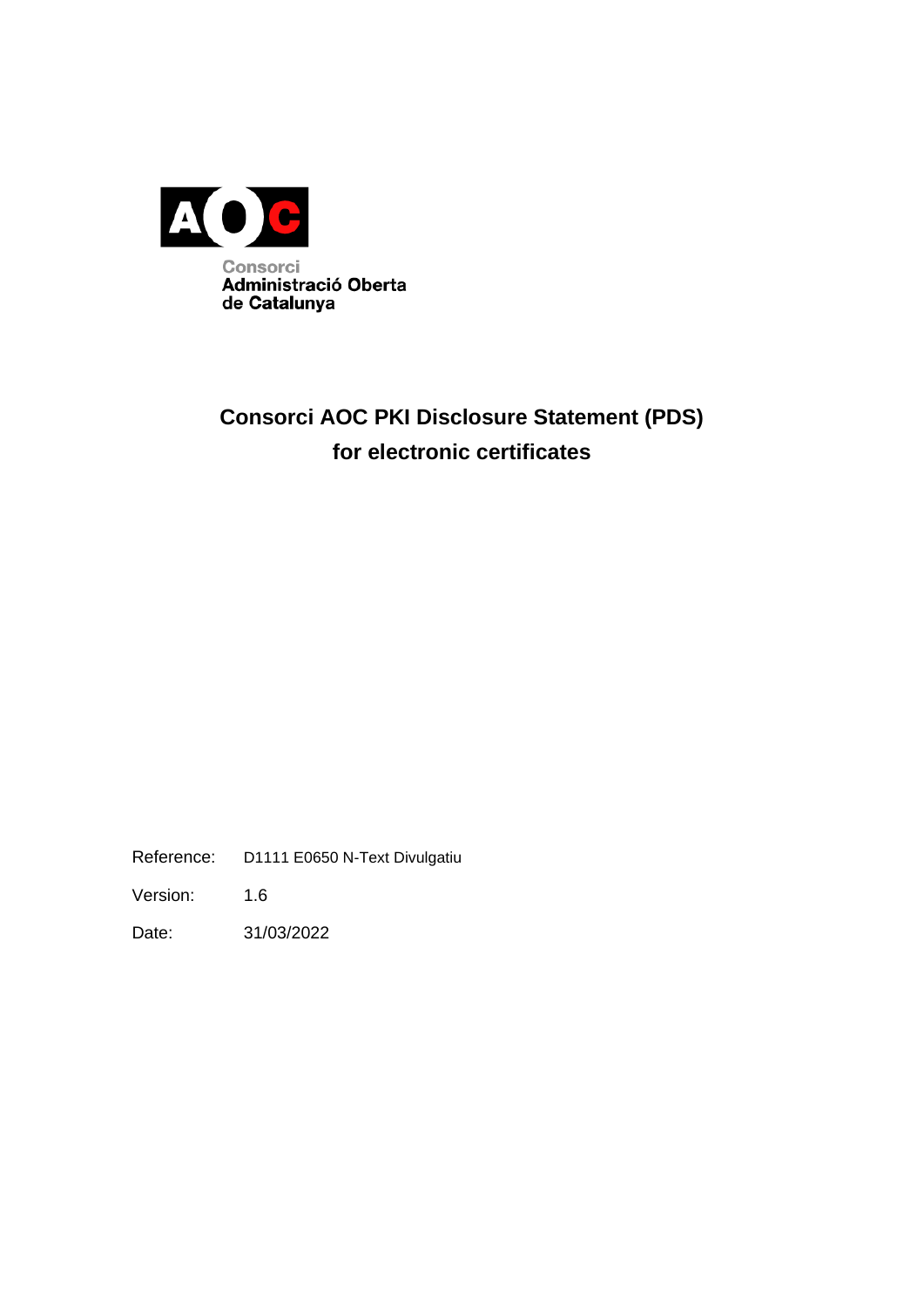## **Version History**

| <b>Version</b> | <b>Date</b> | <b>Section and Changes</b>                                                                                                                                                                                                                               |  |  |
|----------------|-------------|----------------------------------------------------------------------------------------------------------------------------------------------------------------------------------------------------------------------------------------------------------|--|--|
| 1.0            | 21/02/2017  | Initial Version                                                                                                                                                                                                                                          |  |  |
| 1.1            | 09/05/2018  | Format corrections<br>$\bullet$<br>Added "Website authentication and SSL certificates issues" section<br>Modified URL for CPS<br>$\bullet$                                                                                                               |  |  |
| 1.2            | 24/07/2019  | Annual review of the documentation, post eIDAS audit.<br>$\bullet$<br>Clarified references between the Certification Practices Statement,<br>$\bullet$<br>the General Certification Policy (previous versions) and the<br><b>Certification Policies.</b> |  |  |
|                |             | "2.1. Definitions on recipients": changes in the definitions.<br>$\bullet$<br>"2.3. Types of certificates": changes in the validity of SSL, EV and<br>$\bullet$<br>Headquarters certificates, at 2 years.                                                |  |  |
| 1.3            | 31/03/2020  | Annual review of the documentation<br>$\bullet$<br>Phone number included<br>$\bullet$                                                                                                                                                                    |  |  |
| 1.4            | 03/08/2020  | Inclusion of mid-level and high-level public worker authentication<br>$\bullet$<br>and signature certificates                                                                                                                                            |  |  |
| 1.5            | 27/01/2021  | Adaptation to Law 6/2020, of November 11, regulating certain<br>$\bullet$<br>aspects of electronic trust services                                                                                                                                        |  |  |
| 1.6            | 31/03/2022  | Review without changes.<br>$\bullet$                                                                                                                                                                                                                     |  |  |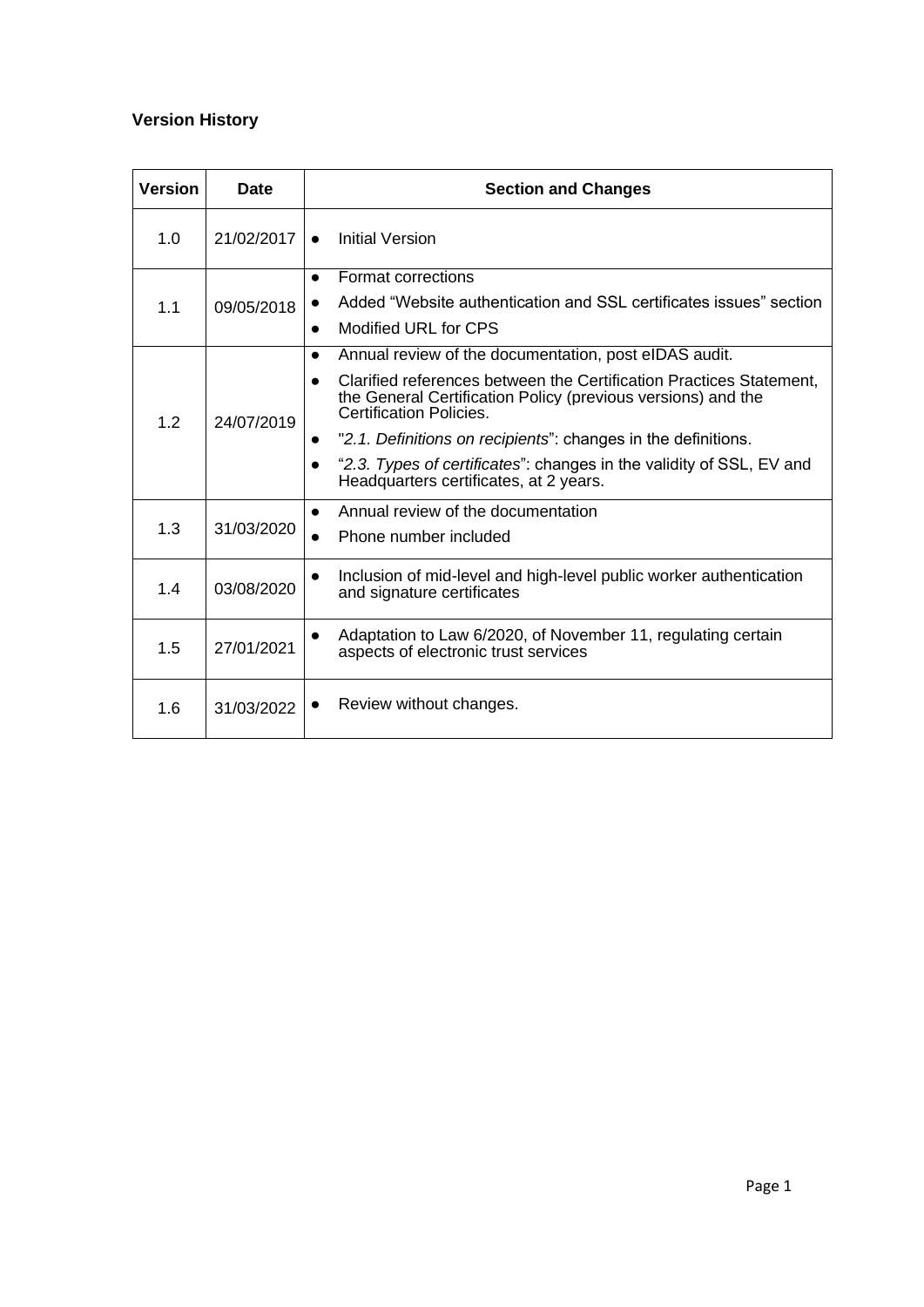## **INDEX**

| <b>1. INTRODUCTION AND CONTACT INFORMATION</b>               | 4  |
|--------------------------------------------------------------|----|
| 1.1. Introduction                                            | 4  |
| 1.2. Responsible organisation                                | 4  |
| 1.3. Organisation's contact details                          | 4  |
| 1.4. Contact and revocation procedure                        | 4  |
| 1.5. Website authentication certificates issues notification | 4  |
| 2. TYPES AND PURPOSE OF CERTIFICATES                         | 6  |
| 2.1. Definitions about recipients                            | 6  |
| 2.2. Definitions on the use of certificates                  | 6  |
| 2.3. Type of certificates                                    | 7  |
| 2.4. Certificate Validation                                  | 8  |
| 2.5. Issuing Certification Agency                            | 8  |
| <b>3. USAGE LIMITS</b>                                       | 9  |
| 3.1. Usage limits aimed at subscribers                       | 9  |
| 3.2. Usage warnings aimed at verifiers                       | 9  |
| 3.3. Evidence log                                            | 10 |
| <b>4. SUBSCRIBER OBLIGATIONS</b>                             | 11 |
| 4.1. Certificate request and key generation                  | 11 |
| 4.2. Accuracy of information                                 | 11 |
| 4.3. Delivery and acceptance of the service                  | 11 |
| 4.4. Key holder                                              | 12 |
| 4.5. Safeguarding obligations                                | 12 |
| 4.6. Proper use obligations                                  | 12 |
| 4.7. Prohibited transactions                                 | 12 |
| <b>5. VERIFIER OBLIGATIONS</b>                               | 13 |
| 5.1. Informed consent                                        | 13 |
| 5.2. Electronic signature verification requirements          | 13 |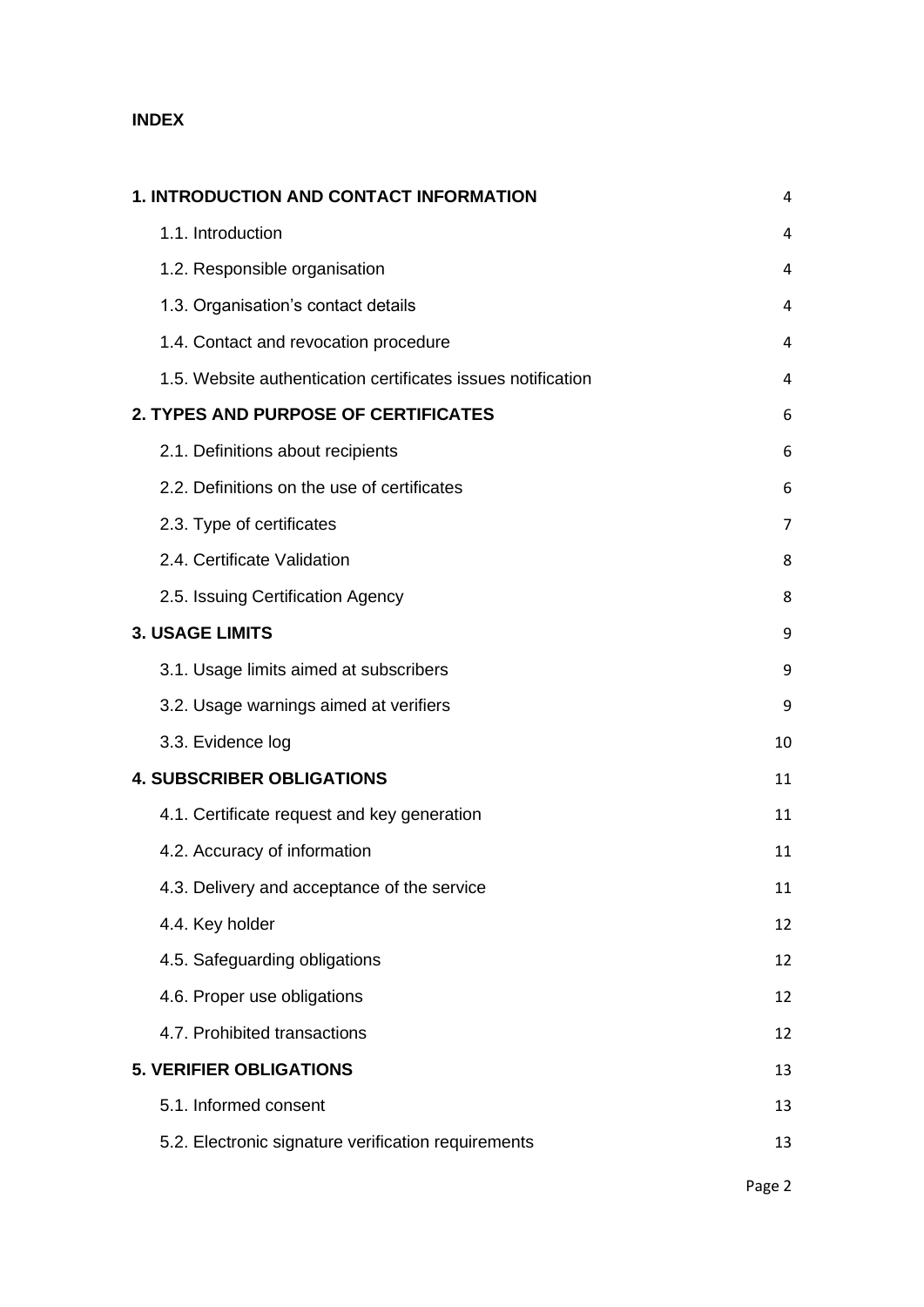| 5.3. Due diligence                                            | 14 |
|---------------------------------------------------------------|----|
| 5.4. Trust in an unverified signature                         | 15 |
| 5.5. Verification effect                                      | 15 |
| 5.6. Correct use and prohibited activities                    | 15 |
| <b>6. LIMITED WARRANTY AND DISCLAIMERS</b>                    | 15 |
| 6.1. Consorci AOC warranty for digital certification services | 15 |
| 6.2. Disclaimer                                               | 16 |
| 6.3. Insurance                                                | 16 |
| 7. APPLICABLE AGREEMENTS, CPS and CP                          | 16 |
| 7.1. Applicable agreements                                    | 16 |
| 7.2. Certification Practices Statement (CPS)                  | 16 |
| 7.3. Certification Policies (CP)                              | 17 |
| <b>8. PRIVACY POLICY</b>                                      | 17 |
| <b>9. REFUND POLICY</b>                                       | 18 |
| <b>10. LAW AND JURISDICTION</b>                               | 19 |
| <b>11. ACCREDITATIONS AND QUALITY SEALS</b>                   | 20 |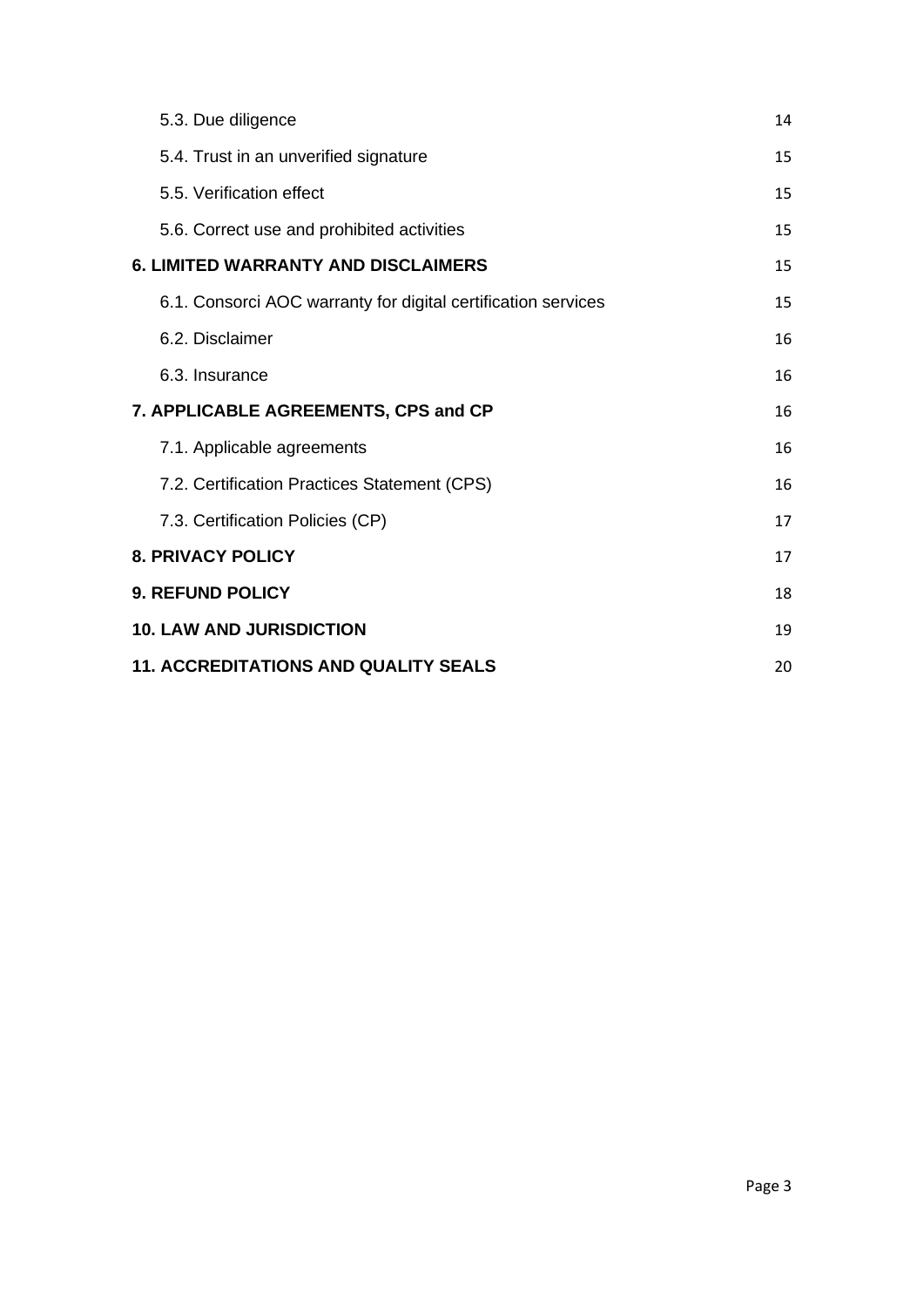## <span id="page-4-0"></span>**1. INTRODUCTION AND CONTACT INFORMATION**

## <span id="page-4-1"></span>**1.1. Introduction**

This document is an informative text that aims to highlight the basics contained in the Certification Practices Statement (hereinafter CPS) and Certification Policies (hereinafter CP) of Catalonia's Open Administration Consortium (hereinafter Consorci AOC) with regard to electronic certificates. By no means is this document intended to develop, expand or amend the aforementioned CPS, CP from Consorci AOC.

This informative text is subject to the documentary hierarchy derived from the seventh clause herein, which must be respected and will be applicable at all times.

#### <span id="page-4-2"></span>**1.2. Responsible organisation**

#### **Catalonia's Open Administration Consortium (Consorci AOC)**

#### <span id="page-4-3"></span>**1.3. Organisation's contact details**

For any questions, please contact:

#### **Catalonia's Open Administration Consortium (Consorci AOC)**

Subdirecció de Tecnologia i Serveis

Carrer Tanger, 98

08008 - Barcelona

#### <span id="page-4-4"></span>**1.4. Contact and revocation procedure**

For any questions, please contact:

#### **Catalonia's Open Administration Consortium (Consorci AOC)**

Servei de Certificació Digital

Carrer Tanger, 98

08008 - Barcelona

User Support Service: 900 90 50 90 or +34 93 272 25 01 for calls from outside the state, 24x7 for certificate revocation.

#### <span id="page-4-5"></span>**1.5. Website authentication certificates issues notification**

To notify any concern related with the usage, correctness, security or other regarding any kind of website authentication issued by the Responsible Organization, please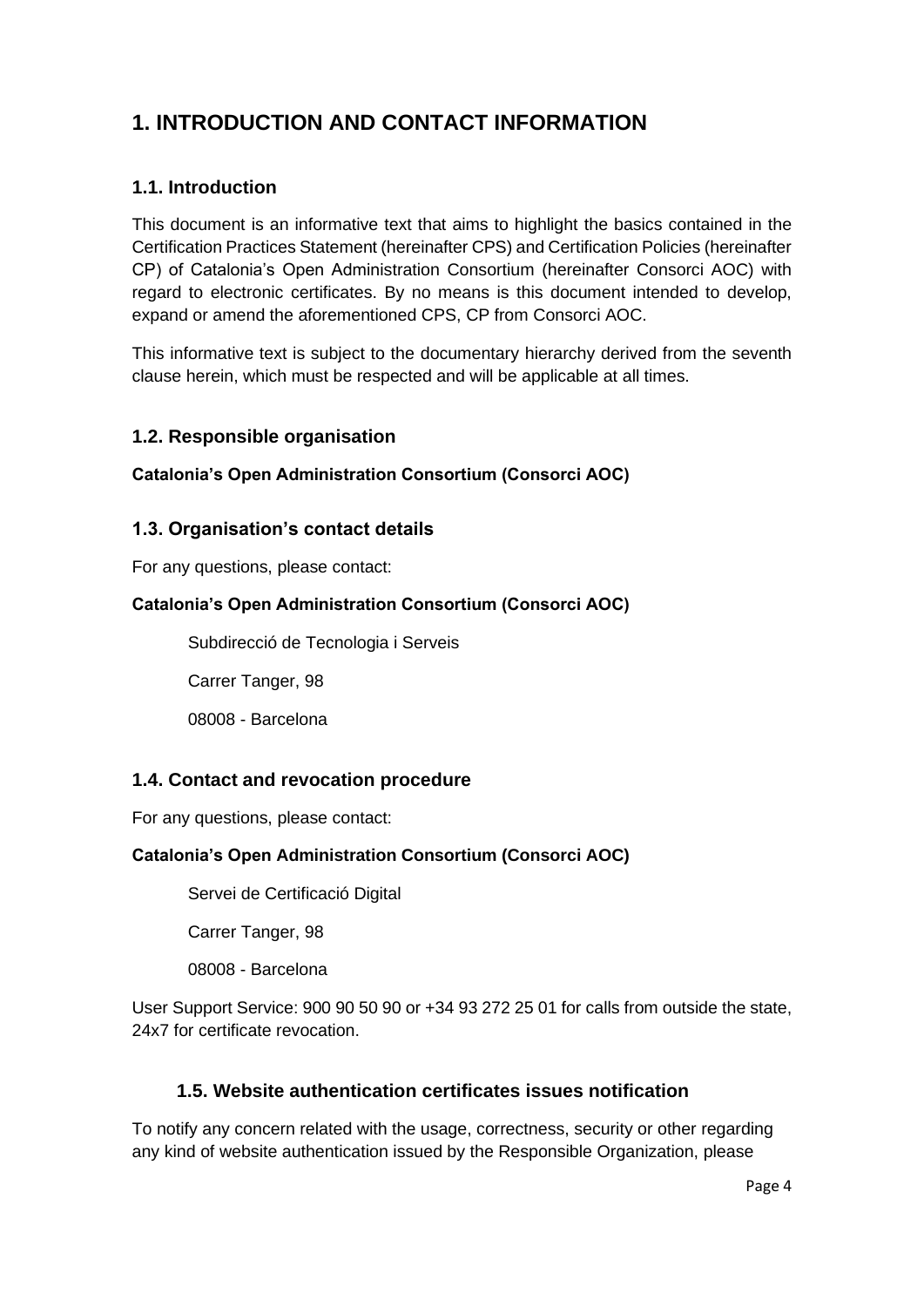contact to the Organization's contact details of the following electronic address:

incident\_pki@aoc.cat

Providing, if possible:

- 1. Date and time
- 2. Certificate serial number
- 3. URL at you are trying to access to
- 4. IP address from you are trying to access to the above URL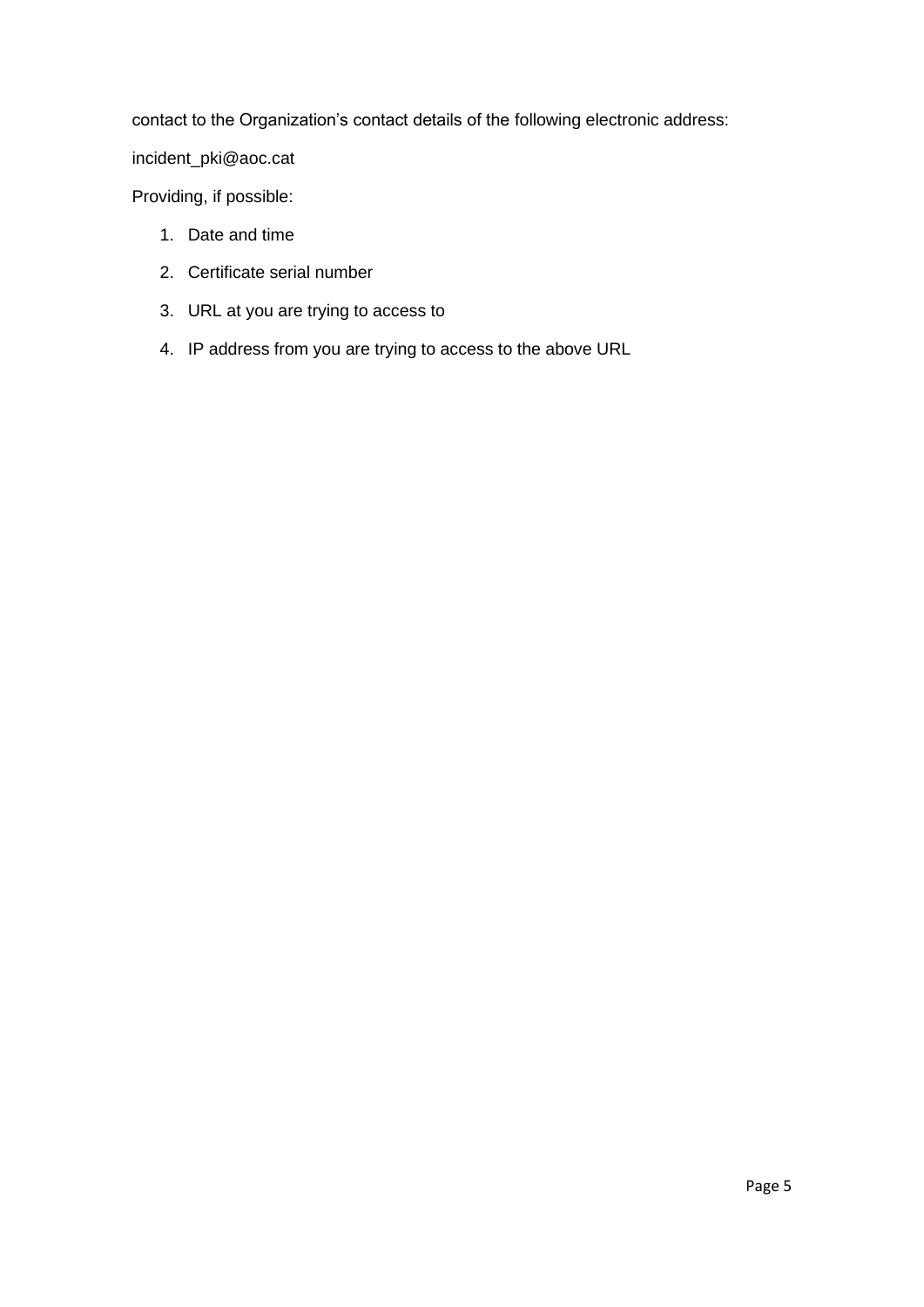## <span id="page-6-0"></span>**2. TYPES AND PURPOSE OF CERTIFICATES**

### <span id="page-6-1"></span>**2.1. Definitions about recipients**

- **Public employee:** Personnel that carry out paid functions in the Public Administrations at the service of general interests, in accordance with the provisions of Royal Legislative Decree 5/2015, of October 30, which approves the consolidated text of the Basic Public Employee Statute Law (TREBEP) or other applicable regulations.
- **Public worker:** Personnel at the service of the entities that make up the public sector of Catalonia, who maintain a labor or senior management relationship (such as professional public managers).
- **Related person:** Catalan's public administration's external staff, who need this certificate for dealings with public administration due to its contractor status (for example).
- **Public employee with pseudonym:** Personnel that carry out paid functions in the Public Administrations at the service of general interests, in accordance with the provisions of Royal Legislative Decree 5/2015, of October 30, by which the consolidated text of the Basic Public Employee Statute Law is approved or other applicable regulations but that the identification of the person is done by intermediating a pseudonym for special cases in which the certificate does not have to show the data related to the identity of the public employee.
- **Representative:** Person acting with general powers of representation of your organization before other public administrations.
- **Legal person:** It refers to the identification of one catalan's public administration entity

#### <span id="page-6-2"></span>**2.2. Definitions on the use of certificates**

- **Authentication**: identification of the person to allow access to a computer application.
- **Encryption:** use for encryption and decryption of files, to allow confidential handling.
- **Advanced electronic signing**: electronic signature made by a qualified certificate, pursuant to applicable legislation.
- **Qualified electronic signature:** qualified electronic signature made by a qualified certificate that works with a qualified device for creating an electronic signature.
- **Web security:** for client web applications identification, and to protect the privacy of client - server communication. The following variants may be obtained t: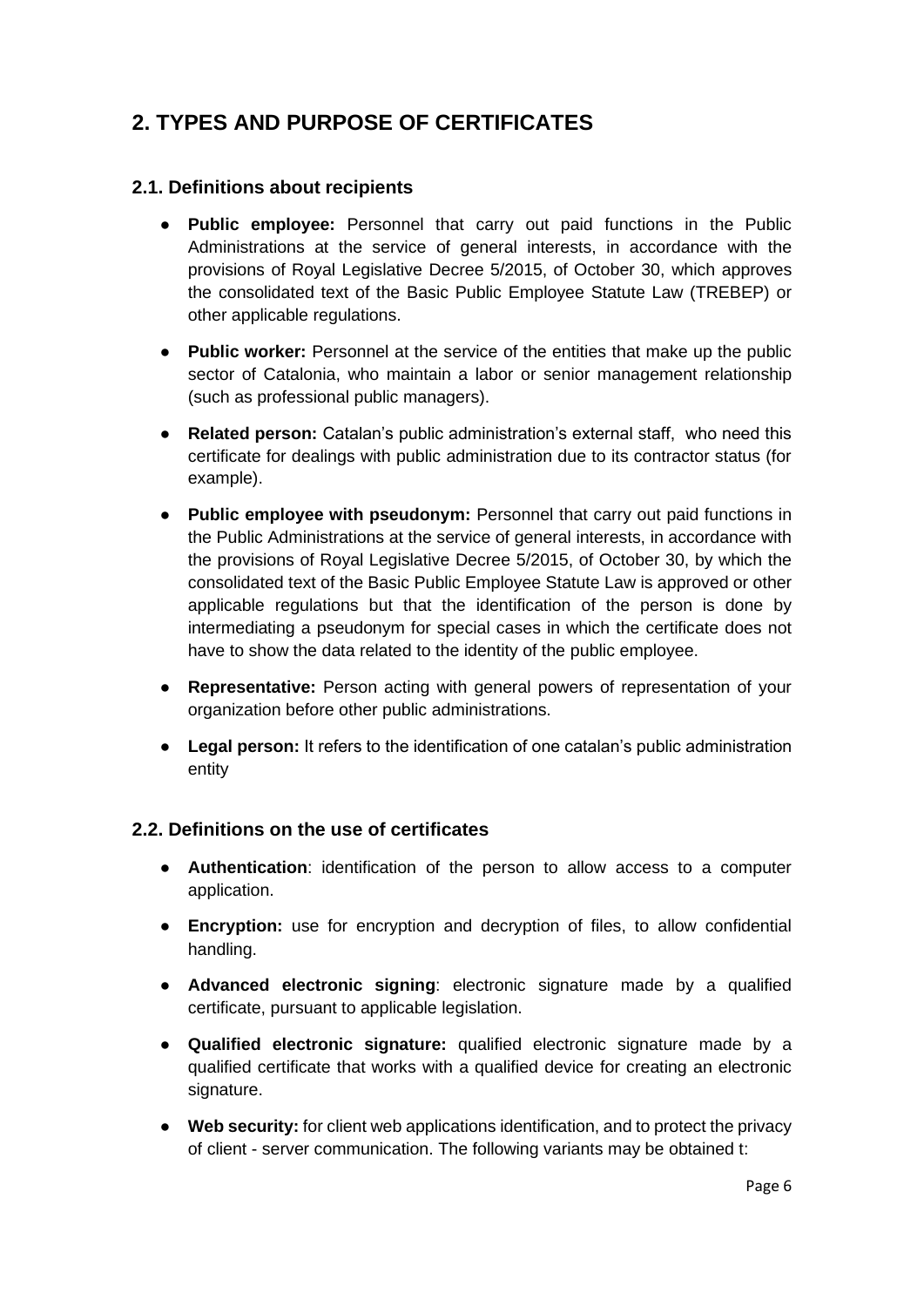- **Online security for official sites**: intended to provide secure communications with the official sites of public Catalan agencies.
- **Extended Validation**: ensure automatic browser validation.
- **Automated identification and signature**: when the identification and electronic signature is required for an application, rather than a person. The following variant can be obtained:
	- **Automated administrative action**: used for identification and authentication in automated administrative proceedings (electronic automated file, electronic copies and certifications, etc.).

| <b>Type of certificates</b>       | <b>Recipients</b>                                    | <b>Purposes</b>                          | OID                           | <b>Validity</b>    |
|-----------------------------------|------------------------------------------------------|------------------------------------------|-------------------------------|--------------------|
| <b>T-CAT Authentication</b>       | lPublic<br>employee                                  | Authentication                           | 1.3.6.1.4.1.15096.1.3.2.7.1.2 | Up to $5$<br>years |
| <b>T-CAT Signature</b>            | Public<br>employee                                   | Qualified<br>signature                   | 1.3.6.1.4.1.15096.1.3.2.7.1.1 | Up to $5$<br>years |
| <b>T-CAT Related</b><br>lPerson   | Related<br>person                                    | Authentication<br>Qualified<br>signature | 1.3.6.1.4.1.15096.1.3.2.82.1  | Up to $5$<br>vears |
| T-CAT P                           | Public<br>employee                                   | Authentication<br>Advanced<br>signature  | 1.3.6.1.4.1.15096.1.3.2.7.3.1 | Up to $5$<br>years |
| T-CAT P Related<br>Person         | Related<br>person                                    | Authentication<br>Advanced<br>signature  | 1.3.6.1.4.1.15096.1.3.2.86.1  | Up to $5$<br>years |
| T-CAT Pseudonym<br>Authentication | Public<br>employee<br>using<br>pseudonym             | Authentication                           | 1.3.6.1.4.1.15096.1.3.2.4.1.2 | Up to $5$<br>years |
| T-CAT Pseudonym<br>Signature      | Anonymous<br>related<br>person                       | Qualified<br>signature                   | 1.3.6.1.4.1.15096.1.3.2.4.1.1 | Up to $5$<br>years |
| T-CAT R                           | Representati<br>ve to public<br>administratio<br>Ins | Authentication<br>Qualified<br>signature | 1.3.6.1.4.1.15096.1.3.2.8.1.1 | Up to $5$<br>years |

## <span id="page-7-0"></span>**2.3. Type of certificates**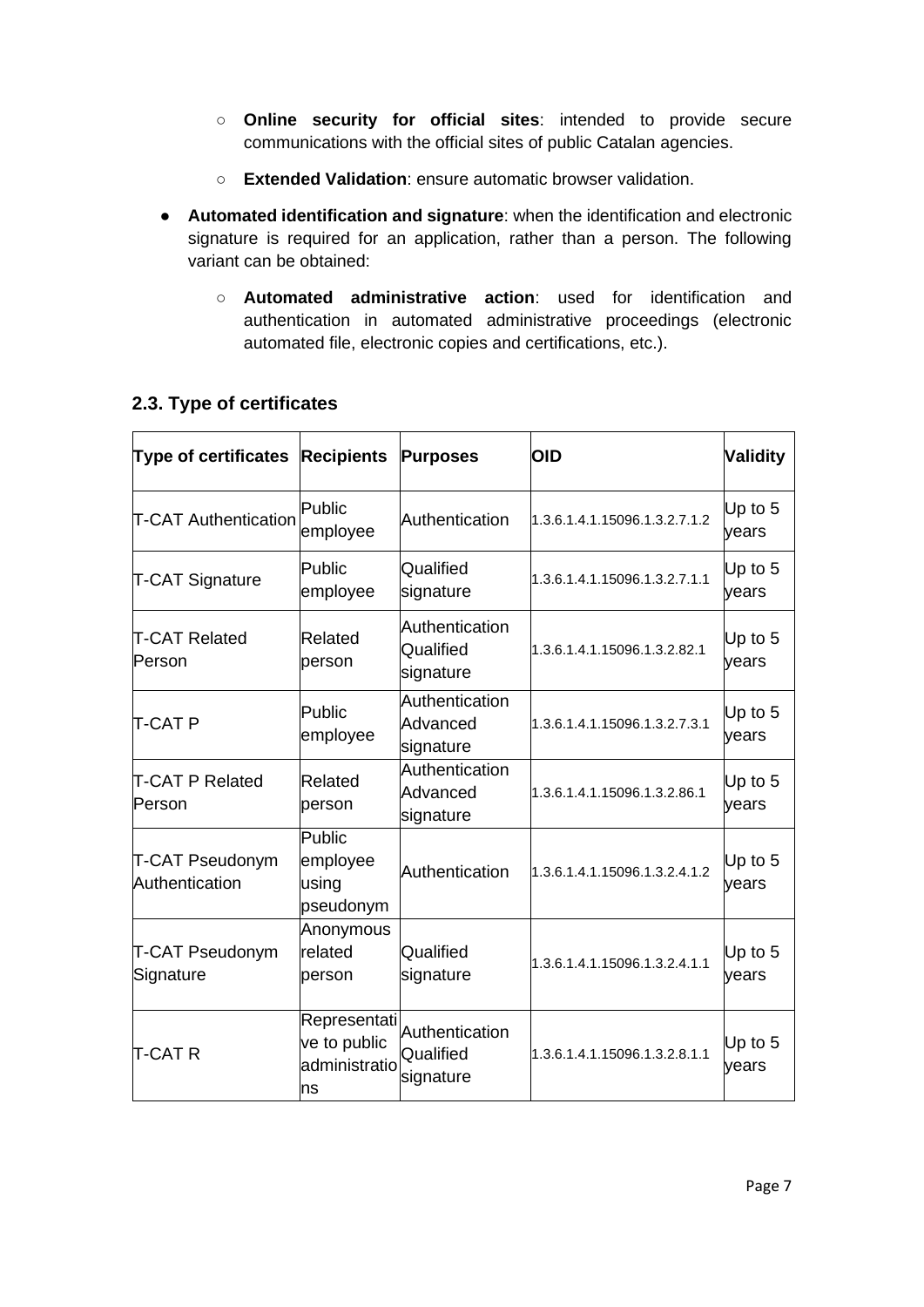| <b>T-CAT</b><br>treballador<br>públic  | Public<br>worker   | Authentication<br>Qualified<br>signature                              | 1.3.6.1.4.1.15096.1.3.2.82.2                                                                       | Up to $5$<br>vears |
|----------------------------------------|--------------------|-----------------------------------------------------------------------|----------------------------------------------------------------------------------------------------|--------------------|
| <b>T-CATP</b><br>treballador<br>públic | Public<br>worker   | Authentication<br>Advanced<br>signature                               | 1.3.6.1.4.1.15096.1.3.2.86.3                                                                       | Up to $5$<br>vears |
| <b>SSL</b> device                      | Public<br>employee | Site security                                                         | 1.3.6.1.4.1.15096.1.3.2.51.1                                                                       | Up to 2<br>years   |
| Medium-level e-office                  | Legal<br>person    | Security for<br>official Catalan<br>public<br>administration<br>sites | 1.3.6.1.4.1.15096.1.3.2.5.2                                                                        | Up to $2$<br>years |
| <b>SSL EV device</b>                   | Legal<br>person    | Extended<br>validation                                                | 1.3.6.1.4.1.15096.1.3.2.51.2                                                                       | Up to $2$<br>years |
| Application device                     | Legal<br>person    | Automated<br>signature                                                | $\left  \dot{a} \right $ dentification and $\left  \dot{a}_{1.3.6.1.4.1.15096.1.3.2.91.1} \right $ | Up to $2$<br>years |
| Medium-level seal                      | Legal<br>person    | Administrative<br>actions                                             | 1.3.6.1.4.1.15096.1.3.2.6.2                                                                        | Up to 5<br>years   |
| idCAT Certificate                      | <b>Citizens</b>    | Advanced<br>authentication<br>signature                               | 1.3.6.1.4.1.15096.1.3.2.86.2                                                                       | Up to $5$<br>years |

## <span id="page-8-0"></span>**2.4. Certificate Validation**

Certificate Revocation List (hereinafter, CRLs) are posted on the website of Consorci AOC and the URLs identified in the issued certificates.

## <span id="page-8-1"></span>**2.5. Issuing Certification Agency**

The certificates are issued by a Certification Agency belonging to the public certification hierarchy in Catalonia.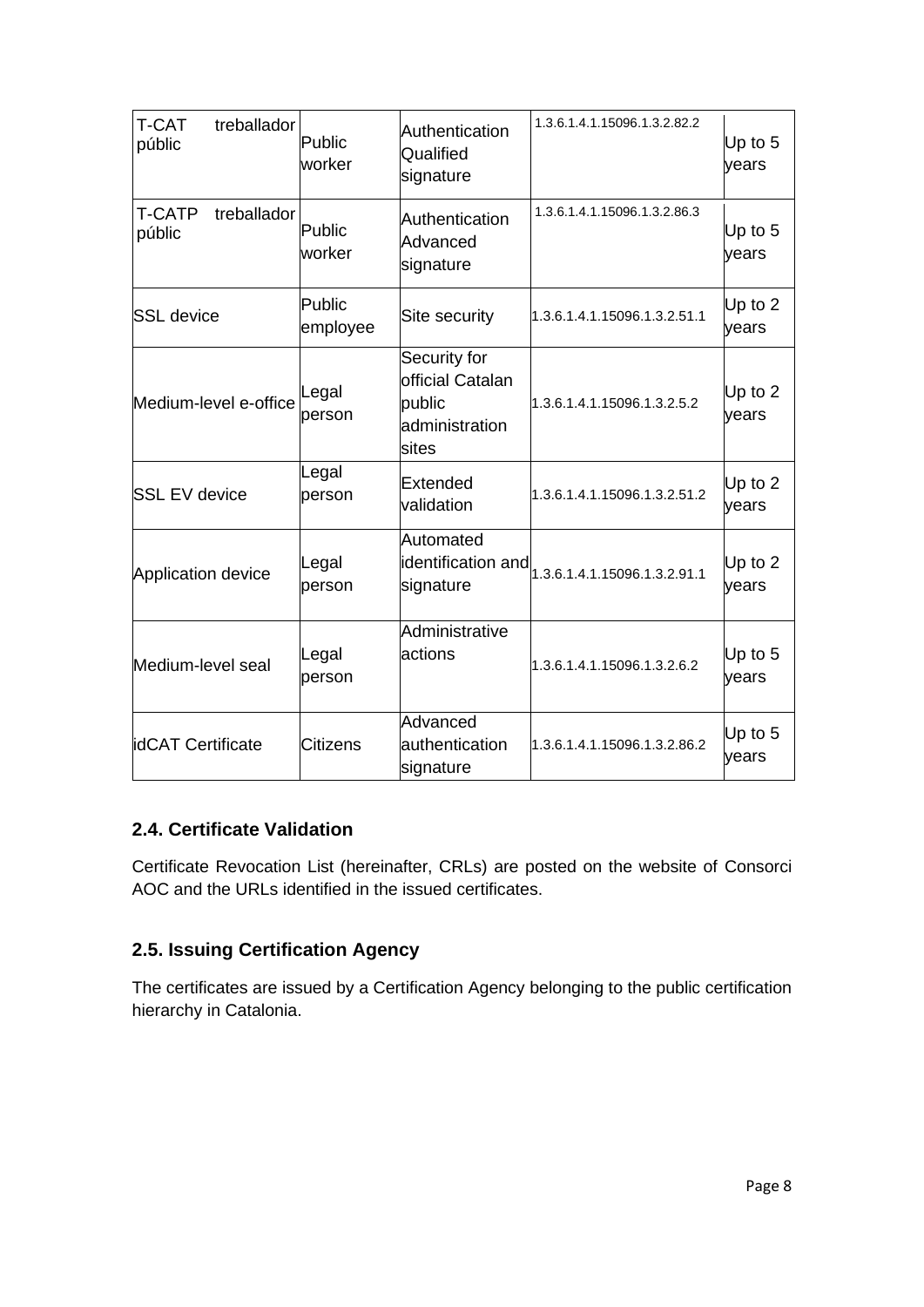## <span id="page-9-0"></span>**3. USAGE LIMITS**

Certificates will be used in accordance with their own function and purpose, and they may not be used for other functions and other purposes. Likewise, certificates must be used only in accordance with applicable law, especially given existing import and export restrictions at any given moment.

The Key Usage extension will be used to set technical usage limits for a private key corresponding to a public key listed in a X.509v3 certificate. It should be noted that the effectiveness of restrictions based on certificate extensions sometimes depends on the operation of computer applications that have not been developed or cannot be controlled by Consorci AOC.

Certificates are not designed, and their use or resale is not authorised, as control equipment for hazardous applications or for uses requiring fail-safe measures, such as operation in nuclear facilities, navigation systems, air communications or weapon systems, where a mistake could lead directly to death, personal injury or serious environmental damage.

#### <span id="page-9-1"></span>**3.1. Usage limits aimed at subscribers**

Subscribers must use the digital certification service provided by Consorci AOC exclusively for purposes authorised by the "Specific service terms" stated concisely in the fourth clause of this informative text.

Likewise, subscribers undertake to use the digital certification service in accordance with the instructions, manuals and procedures provided by Consorci AOC.

Subscribers must comply with any laws and regulations that may affect their right to use the cryptographic tools in question.

Subscriber cannot subiect Consorci AOC digital certification services to inspection, alteration or reverse engineering measures without express written permission from Consorci AOC.

#### <span id="page-9-2"></span>**3.2. Usage warnings aimed at verifiers**

Certificate verifiers must use the information service provided by Consorci AOC exclusively for authorised purposes, which are concisely listed in the fifth clause herein.

Likewise, verifiers undertake to use the information service in accordance with the instructions, manuals and procedures supplied by Consorci AOC.

Verifiers should comply with any law and regulation that may affect their right to use the cryptographic tools in question.

Verifiers cannot subject Consorci AOC digital certification services to inspection, alteration or reverse engineering measures without express permission in writing from Consorci AOC.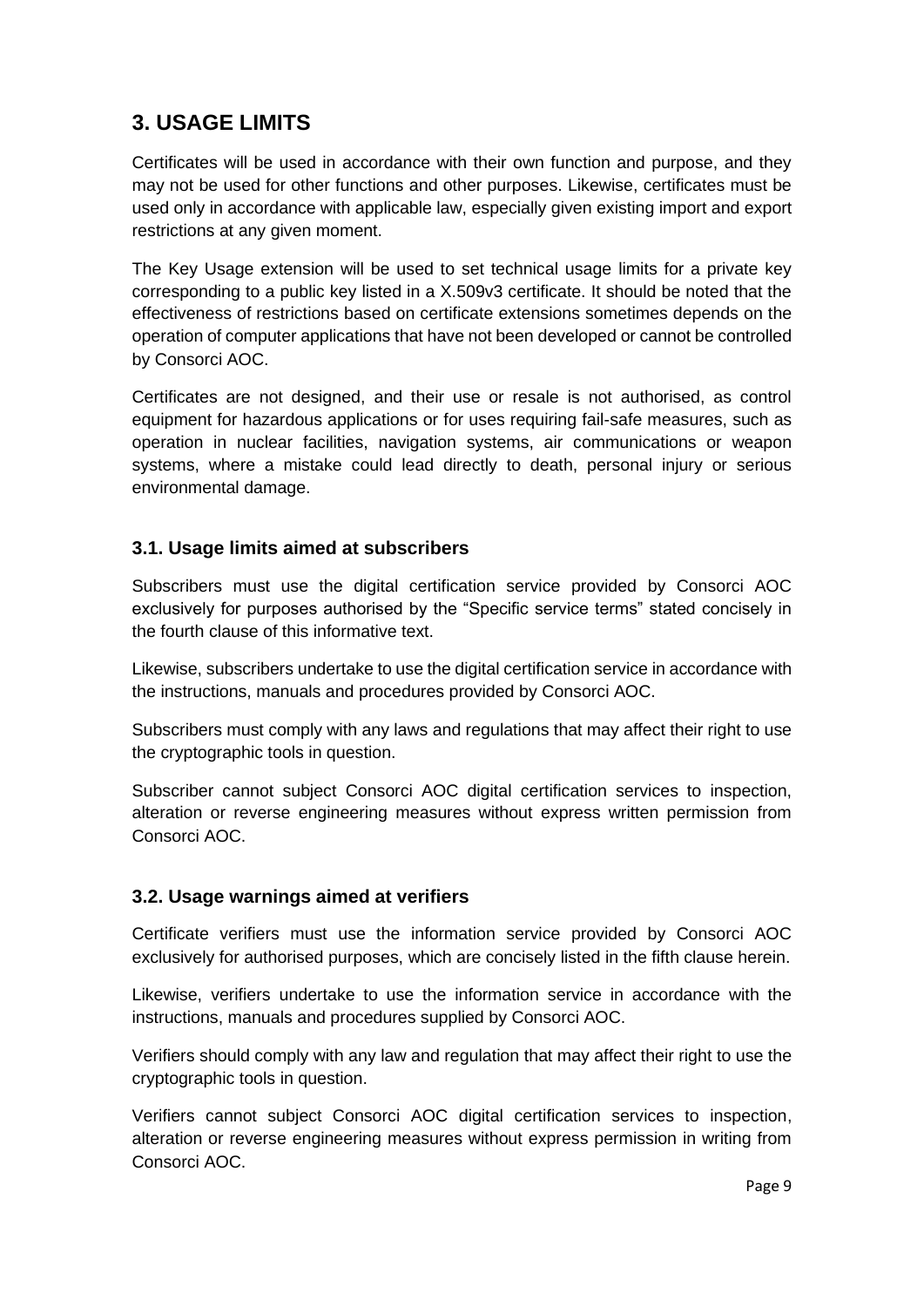### <span id="page-10-0"></span>**3.3. Evidence log**

Records related to the lifecycle of certificates will be stored, either on paper or electronically, ensuring the appropriate security, authenticity, integrity, preservation and conservation methods related to the information contained in the certificate, for a period of 15 (fifteen) years, counting from the moment of expiration or revocation of the certificate or completion of the service provided and, in any case, during the period established by current legislation. These records must be available to the Associated Certification Body.

Likewise, the certificate delivery sheets will be saved for a period of 15 (fifteen) years. These records must be available to the Associated Certification Body.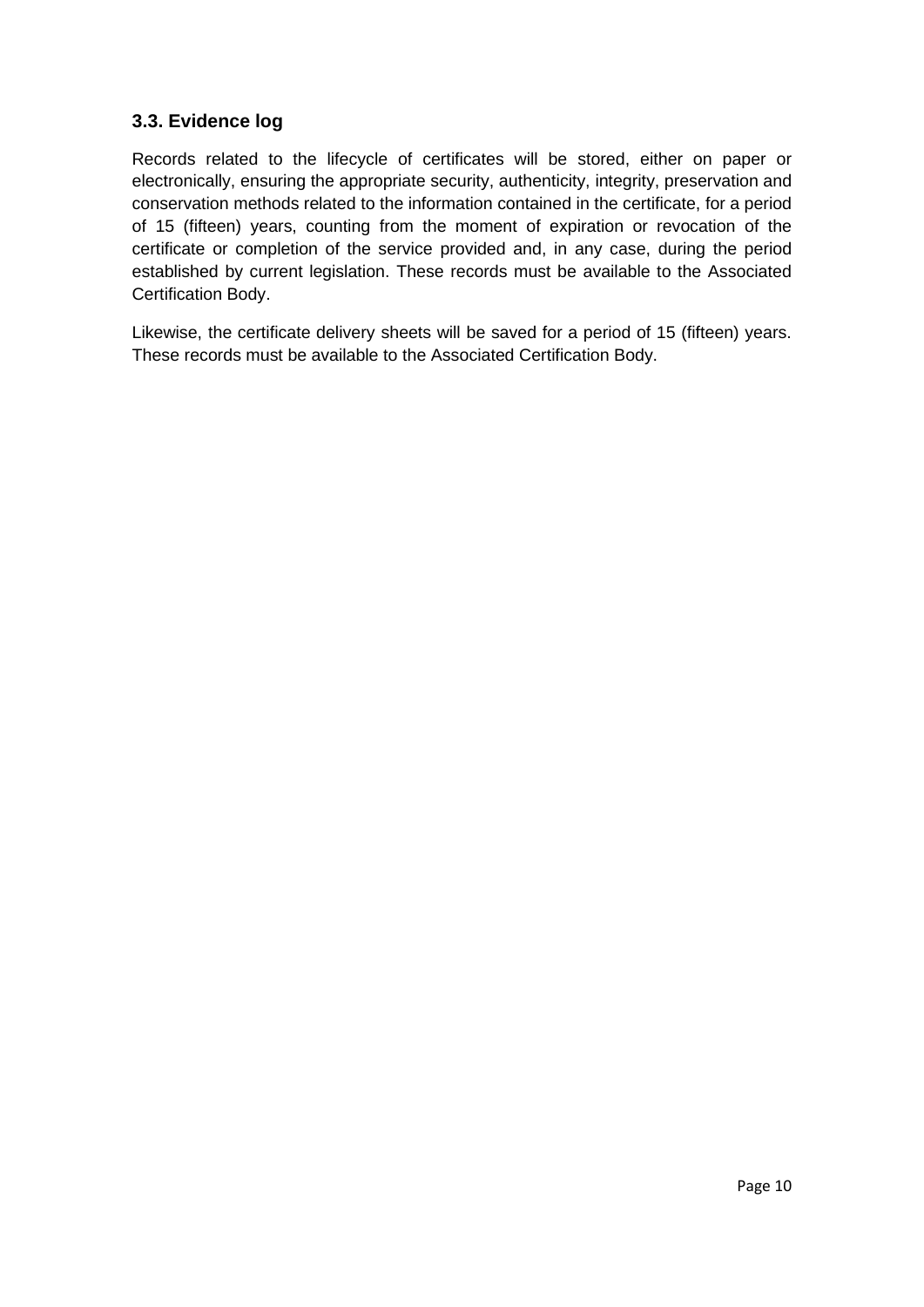## <span id="page-11-0"></span>**4. SUBSCRIBER OBLIGATIONS**

### <span id="page-11-1"></span>**4.1. Certificate request and key generation**

Prior to the issuance and delivery of a certificate, there must be a certificate request.

Such request for issuing a certificate implies the subscriber's authorisation of Consorci AOC for it to generate its keys, and for it to issue the corresponding certificate. The key format and intended use will vary according to the profile.

The subscriber agrees to request the certificate based on:

- the specifications provided for each certificate
- the procedure stipulated in the CPS and the documentation of operations of the Consorci AOC, in addition to
- the technical components supplied by the latter, if necessary.

### <span id="page-11-2"></span>**4.2. Accuracy of information**

The subscriber assumes responsibility for all the information included, by any means, in the certificate application and that the certificate is accurate and complete for the corresponding purpose, and up-to-date at all times.

The subscriber has to report immediately to the Consorci AOC any inaccuracies detected in Consorci AOC's certificate once issued, as well as changes in the information provided and/or recorded for issuing the certificate.

In the event that the keys holder ceases its relationship with the subscriber, the latter must immediately request the revocation of the certificate.

#### <span id="page-11-3"></span>**4.3. Delivery and acceptance of the service**

By signing the delivery slip, the subscriber, and where applicable, the key holder, acknowledges delivery of the certificate, the private key and any other technical format delivered by the Consorci AOC and, when applicable, the personal identification code. The subscriber will likewise confirm that these elements are working properly.

The subscriber, and where applicable the key holder accepts — by signing the delivery slip or via the electronic certificate acceptance procedure — the certificate as specified in the Certification Practices Statement of the Consorci AOC.

The subscriber must manage the signature of the key holder delivery slip and safeguard it for a period of 15 (fifteen) years counting from the moment of expiration of the certificate. All the information will be available to Consorci AOC, except when the certificate activation occurs by electronic means.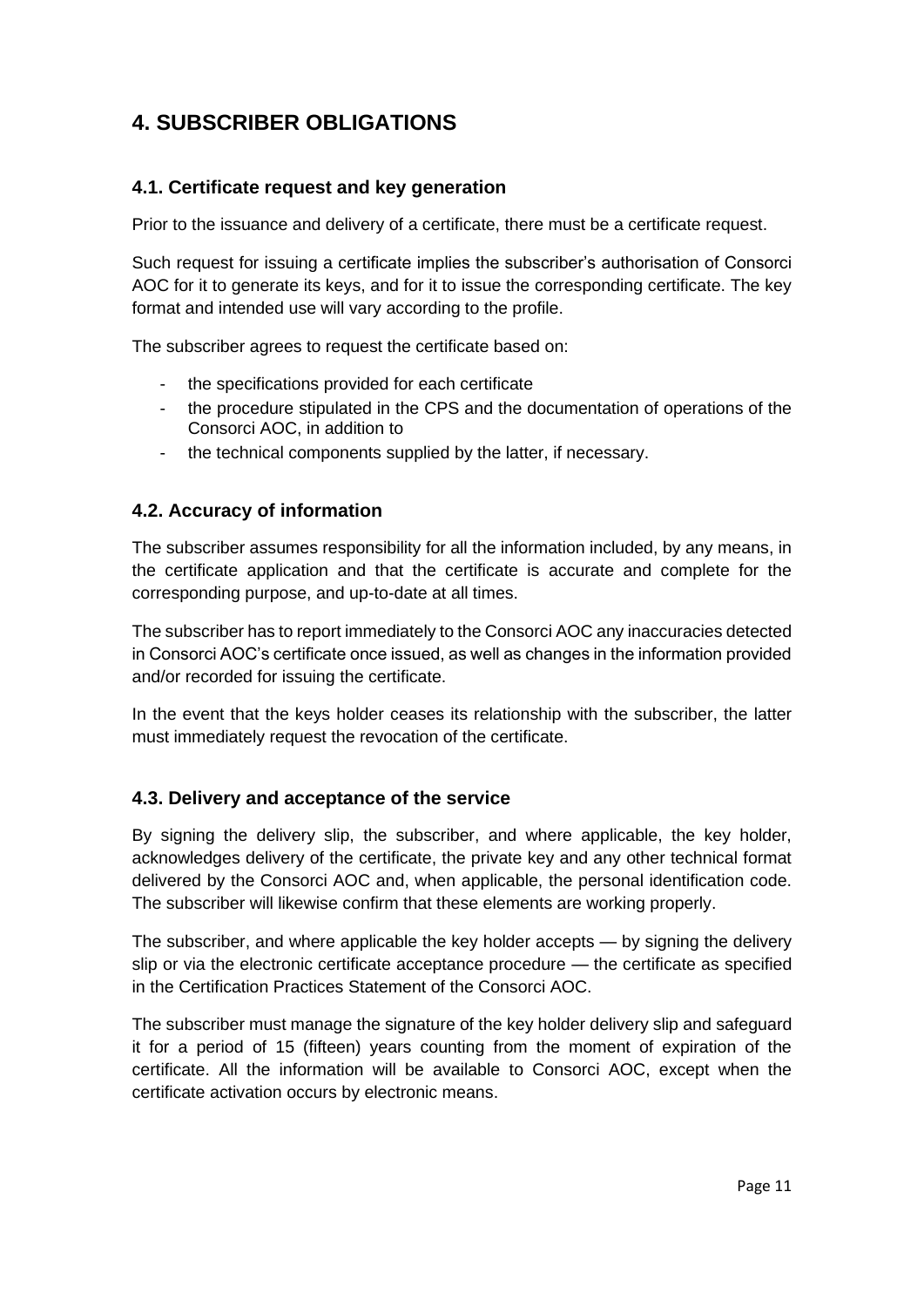## <span id="page-12-0"></span>**4.4. Key holder**

The subscriber agrees to inform those responsible for key safeguarding of the terms and conditions governing the use of certificates.

Likewise, the subscriber agrees that the key holders fulfil their obligations as stipulated in the corresponding delivery slip.

### <span id="page-12-1"></span>**4.5. Safeguarding obligations**

The subscriber undertakes to, where necessary, safeguard the personal identification code, the card or any other technical format delivered by Consorci AOC, the private keys and, if necessary, the specifications owned by Consorci AOC that may have been supplied.

In the event of loss or theft of the private key for the certificate, or if the subscriber suspects that the reliability of the private key has been undermined for any reason, he/she must immediately notify Consorci AOC.

#### <span id="page-12-2"></span>**4.6. Proper use obligations**

The subscriber must use the digital certification service, the public and private keys, the card or any other technical format delivered by Consorci AOC solely for purposes authorized in the Certification Practice Statement and Certification Policy in accordance with the "Specific service terms" as well as any other instruction, manual and procedure supplied to subscribers by Consorci AOC. The subscriber will recognise that when using the certificate, and while it has not expired or has been suspended or revoked, accepts the certificate and it will be operational.

#### <span id="page-12-3"></span>**4.7. Prohibited transactions**

Subscribers agree not to use their private keys, certificates, cards or any other technical format delivered by Consorci AOC in carrying out transactions prohibited by applicable law.

Consorci AOC's digital certification services are not designed nor do permit use or resale as control equipment in hazardous situations, or for uses requiring fail-safe measures, such as operation in nuclear facilities, air navigation or communication systems, air traffic control systems or weapons control, where an error could directly cause death, bodily injury or serious environmental damage.

The certificates are issued to subscribers for the uses expressly listed in the first section of the second clause of this informative text.

Any other use different from those described in this clause is expressly excluded and formally prohibited.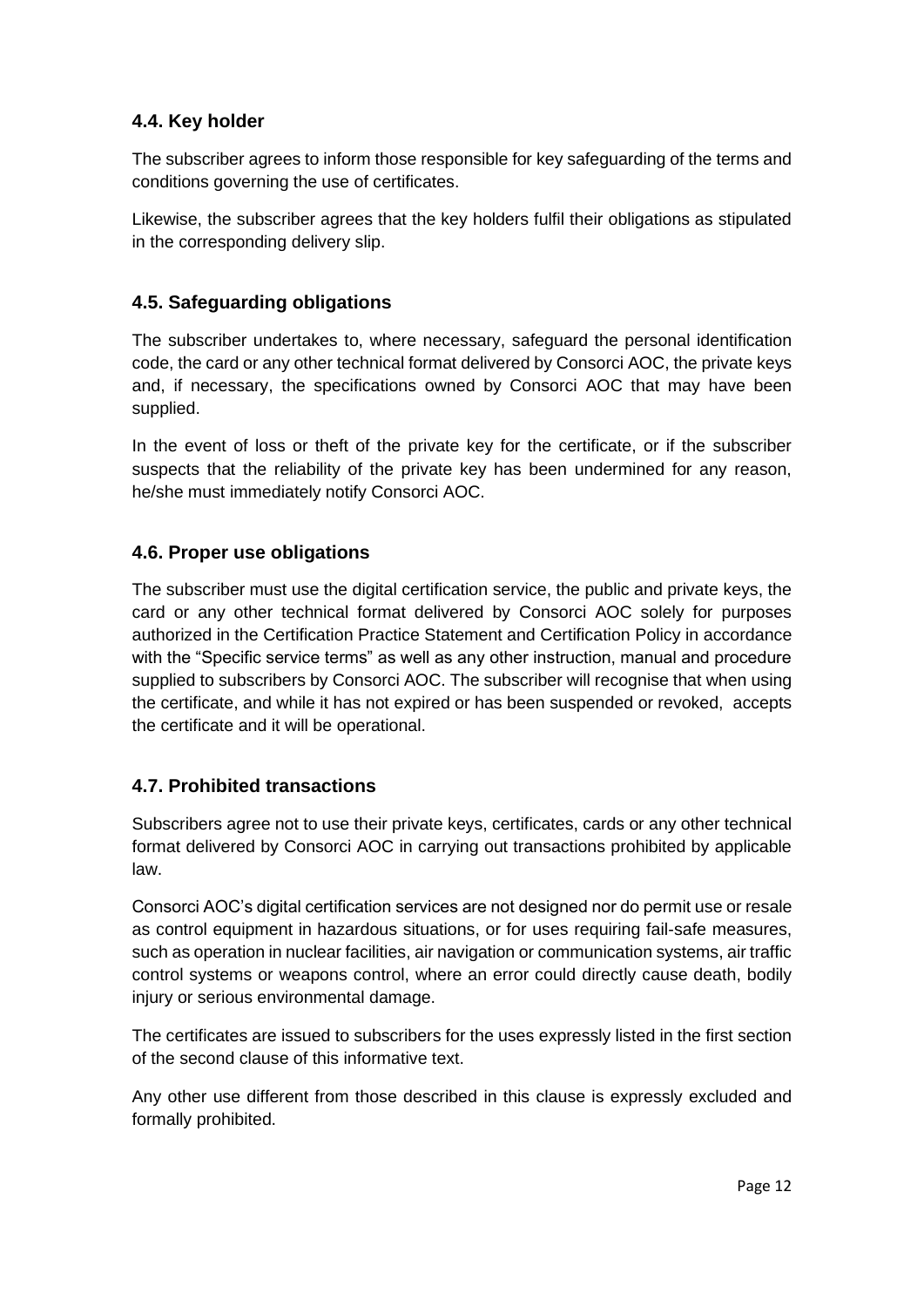## <span id="page-13-0"></span>**5. VERIFIER OBLIGATIONS**

### <span id="page-13-1"></span>**5.1. Informed consent**

Consorci AOC informs verifiers that they have access to enough information to make an informed decision when verifying a certificate, and they can rely on the information contained therein.

Verifiers acknowledge that the use of Consorci AOC's Register and the CRLs is governed by Consorci AOC's Certification Practices Statement and undertakes to comply with the technical, operational and security requirements detailed in the aforementioned Statement.

#### <span id="page-13-2"></span>**5.2. Electronic signature verification requirements**

In order to rely on an electronic signature, it is essential for verifiers to check the existence and validity of both the certificate and the electronic signature, by implementing the verification procedure.

Verification involves checking the authenticity and integrity of the electronic document signed, in order to determine that it was indeed generated by the legitimate certification agency, i.e. the Consorci AOC, using the private key corresponding to the public key contained in the subscriber's certificate and that the document was not modified since the electronic signature was generated.

Certificate authentication will be performed automatically by the verifier's software based on services and, in any case, in accordance with the Certification Practices Statement and the following requirements:

- Using appropriate software to verify the certificate digital signature, authorised key algorithms and length and/or carry out any other cryptographic operation and establish the certificates chain on which the electronic signature being checked is based, since the electronic signature is verified using this certificate chain.
- Ensuring that the certificate chain identified is the most appropriate for the electronic signature being verified, since an electronic signature can be based on more than one certificate chain, and it is up to the verifier to ensure that the most appropriate chain is used for verifying.
- Checking the revocation status of certificates in the chain with the information provided in the Consorci AOC Register (with CRLs for instance) to determine the validity of all certificates in the certificate chain, given that an electronic signature can only be deemed to be properly verified if each and every one of the certificates in the chain are correct and in force.
- Ensure that all certificates in the chain authorise use of the private key certificate by the certificate subscriber and the key holder, due to the possibility that some licenses may include usage limits that prevent relying on the electronic signature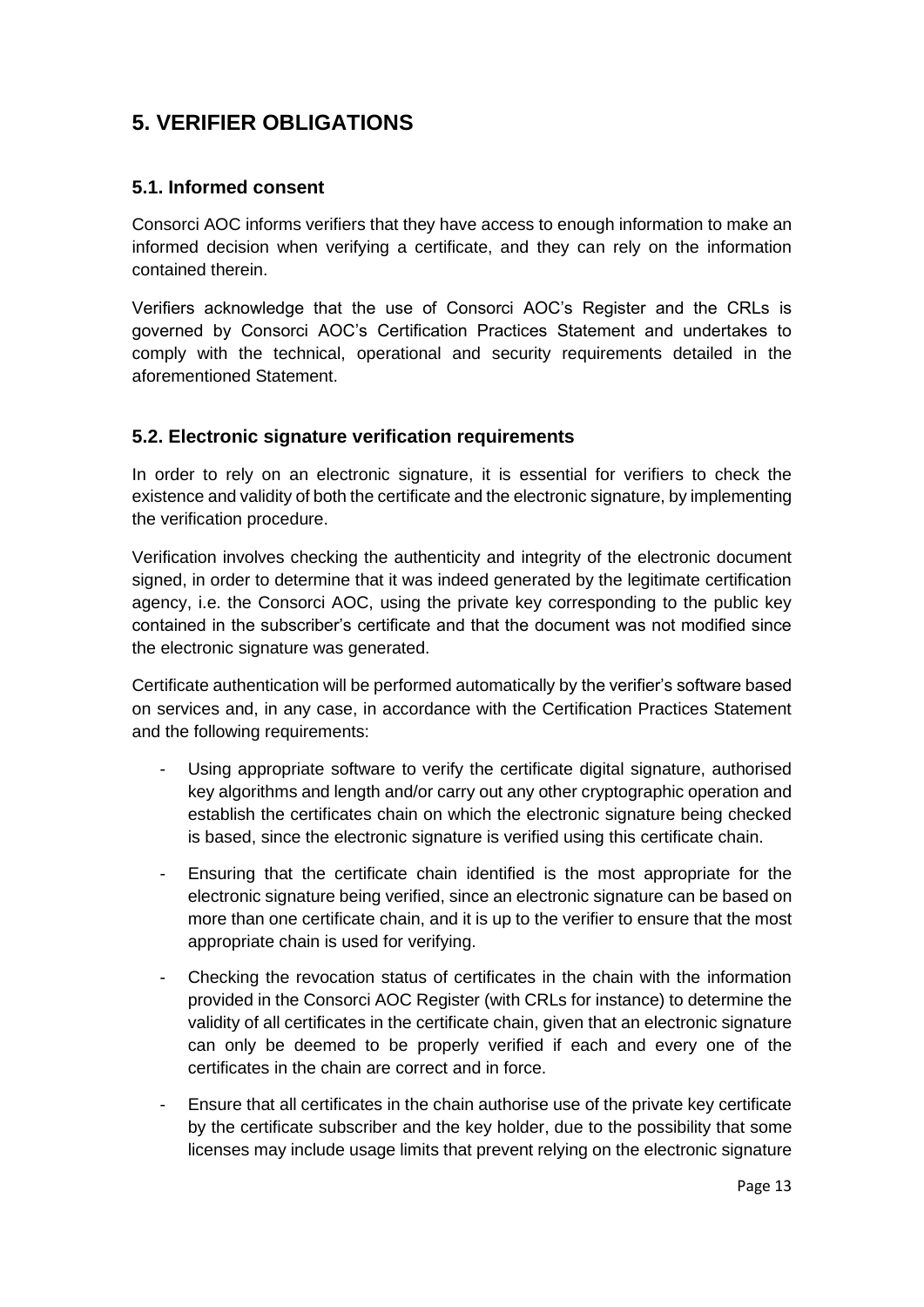being verified. Each certificate in the chain has an indicator that refers to applicable usage terms to be reviewed by verifiers.

- Technically verify the signature of all certificates in the chain before trusting the certificate used by the signatory.
- Determine the date and time when the electronic signature was generated, since the electronic signature can only be deemed properly verified if it was created within the validity period of the certificate chain on which it is based.
- Define the data that has been digitally signed, since these will be used in signature verification.
- Technically verify the signature itself with the signer's certificate endorsed by the certificate chain.

## <span id="page-14-0"></span>**5.3. Due diligence**

Verifiers have to act with the utmost diligence before relying on any Certificates. In particular, Verifiers undertake to use the electronic signature verification software with the appropriate technical, operational and security aptitude to properly execute the signature verification process, and shall be exclusively responsible for any damage that may result from the incorrect selection of such software.

The previous limitation shall not apply when Consorci AOC has provided the verification software to the Verifier.

The Verifier can trust a certificate if the following conditions concur:

- The electronic signature must be able to be verified pursuant to the requirements of section two of the fifth clause.
- The Verifier must have used updated revocation information when carrying out signature verification.
- The type and class of certificate has to be appropriate for the intended use.
- The Verifier shall take into account other additional limitations for use of the certificate as noted in any way in the certificate, including those not processed automatically by the verification software, included as reference in the certificate and contained in these usage terms. Specifically, a certificate does not grant rights and powers from Consorci AOC to the subscriber or key holder beyond the description of the certificate according to the second clause of this informative text or other express indication of the Consorci AOC or the subscriber itself.
- Finally, trust has to be reasonable under the circumstances. If circumstances require additional guarantees, the Verifier must obtain these guarantees to substantiate reasonable trust.

In any case, the final decision in terms of trusting a verified certificate or not is exclusively up to the Verifier, who has to take an active attitude and who is required to access all the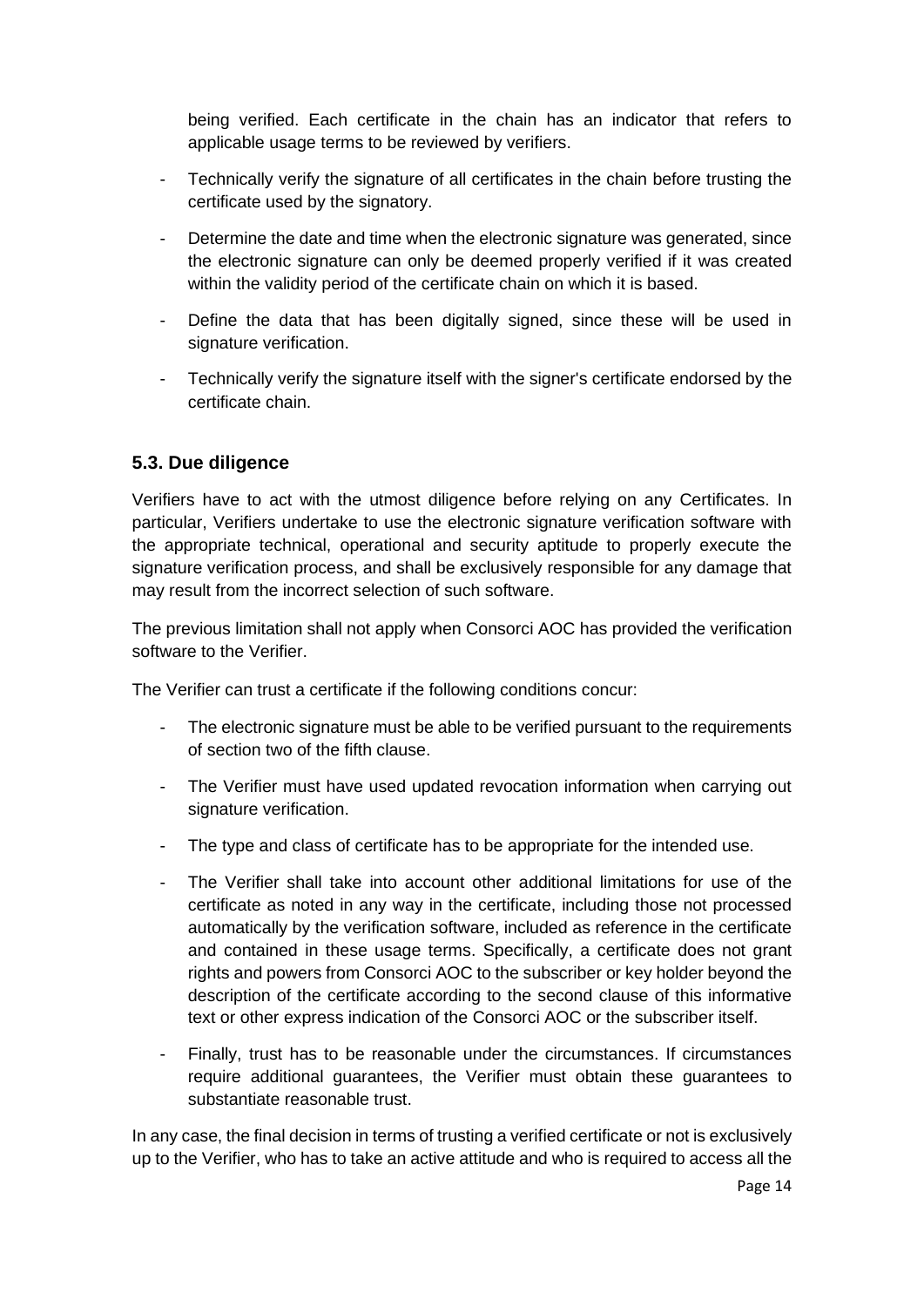information prepared by Consorci AOC to take his or her decisions in a fully informed manner. In case of doubt, the Verifier should not trust the certificate.

### <span id="page-15-0"></span>**5.4. Trust in an unverified signature**

It is forbidden to trust or otherwise use a signed, unverified certificate.

If the Verifier trusts a certificate, he or she will assume all the risks of this action.

### <span id="page-15-1"></span>**5.5. Verification effect**

Based on the proper verification of a signature and/or certificate, in accordance with the usage terms, the Verifier can trust the certificate data and/or signature based on the former, within the corresponding usage constraints.

### <span id="page-15-2"></span>**5.6. Correct use and prohibited activities**

The Verifier undertakes not to use any certificate status information or any other information supplied by Consorci AOC in performing any act prohibited by the law applicable.

The Verifier undertakes not to inspect, interfere or reverse engineer the technical implementation of Consorci AOC public certification services without prior written consent of Consorci AOC.

Moreover, the Verifier undertakes to not intentionally compromise the security of Consorci AOC's public certification services.

Consorci AOC's digital certification services are not designed nor do they permit use or resale as control equipment in hazardous situations or for uses requiring fail-safe measures, such as operation in nuclear facilities, air navigation or communication systems, air traffic control systems or weapons control, where an error could cause death, bodily injury or serious environmental damage.

## <span id="page-15-3"></span>**6. LIMITED WARRANTY AND DISCLAIMERS**

#### <span id="page-15-4"></span>**6.1. Consorci AOC warranty for digital certification services**

Consorci AOC undertakes to provide digital certification services in certain technical and operational conditions, as set out in its Certification Practices Statement, including a Certificate Register, where the information regarding certificate status is published.

Consorci AOC undertakes to issue status information, including the suspension and revocation of certificates issued in accordance with the CPS.

Consorci AOC guarantees the following information service conditions: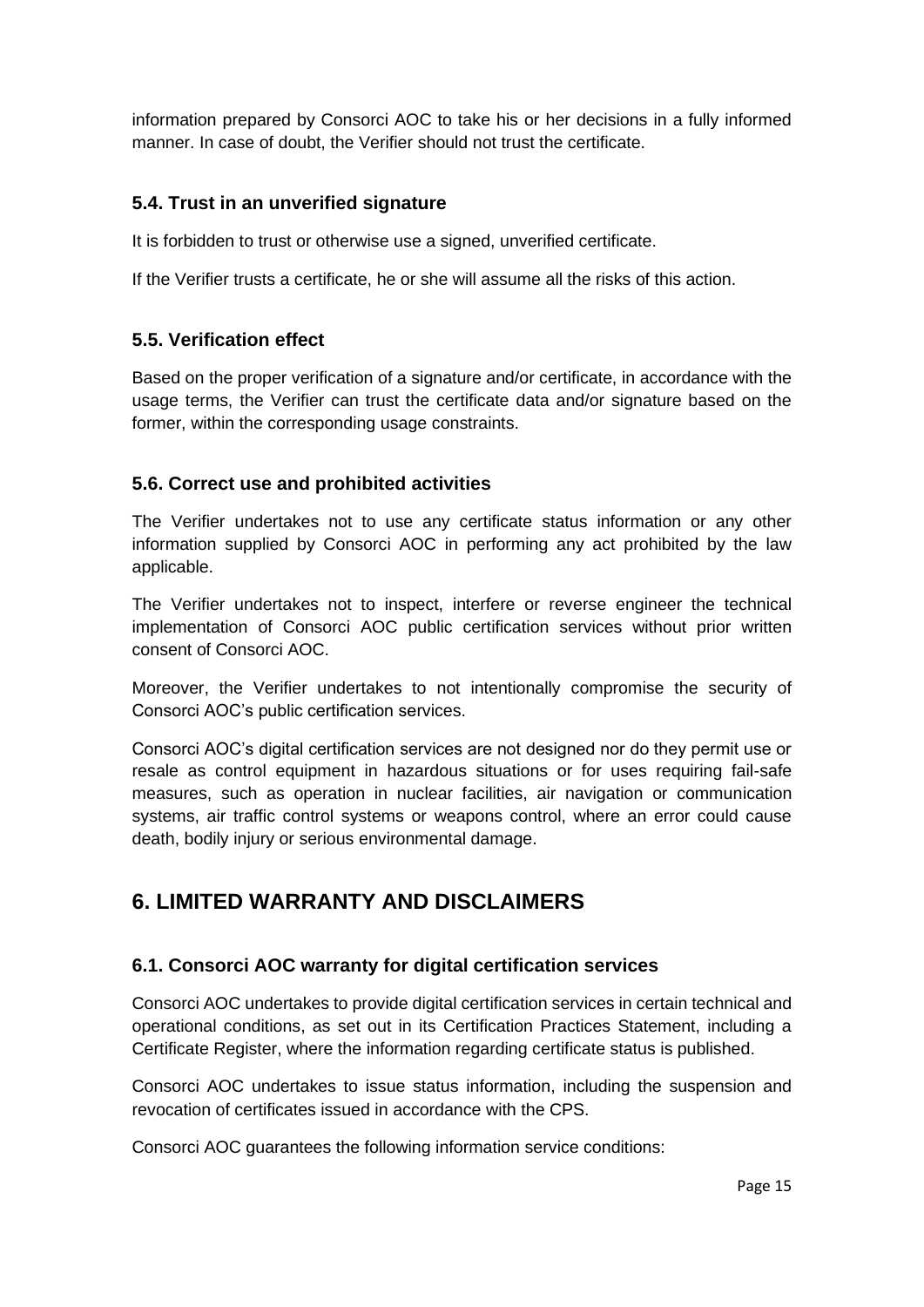- The certificate contains accurate and current information at the time of issuance, duly verified in accordance with the provisions of current legislation.
- The certificate meets all the requirements regarding content and format stipulated by the CPS.
- Consorci AOC private key has not been compromised, unless otherwise notified by the Register.

## <span id="page-16-0"></span>**6.2. Disclaimer**

Consorci AOC does not guarantee any software whatsoever used by anyone to create, verify or use in any way, any digital signature or digital certificate issued by Consorci AOC itself, except when there is a written declaration to the contrary.

#### <span id="page-16-1"></span>**6.3. Insurance**

Consorci AOC, as a trust service provider, has guaranteed enough to cover its liability under the law, unless it is exempted by law from this obligation.

In case of misuse or unauthorised use of certificates, Consorci AOC (or the relevant Associated Certification Body) does not act as a fiduciary agent for subscribers and third parties, who must directly address the person in breach of the usage terms set out by Consorci AOC (or Associated Certification Body involved).

## <span id="page-16-2"></span>**7. APPLICABLE AGREEMENTS, CPS and CP**

#### <span id="page-16-3"></span>**7.1. Applicable agreements**

The agreements which apply to the certificate are listed in the "service-specific terms".

## <span id="page-16-4"></span>**7.2. Certification Practices Statement (CPS)**

Consorci AOC certification services are technically and operationally regulated by the Certification Practices Statement, its subsequent updates, and additional documents.

The CPS can be found at:

● <https://www.aoc.cat/catcert/regulacio>

Anything not covered in this informative text will be governed by the provisions of the Certification Practices Statement. Likewise, in case of contradiction between the terms of this informative text and the Certification Practices Statement of Consorci AOC, the latter shall prevail in any case.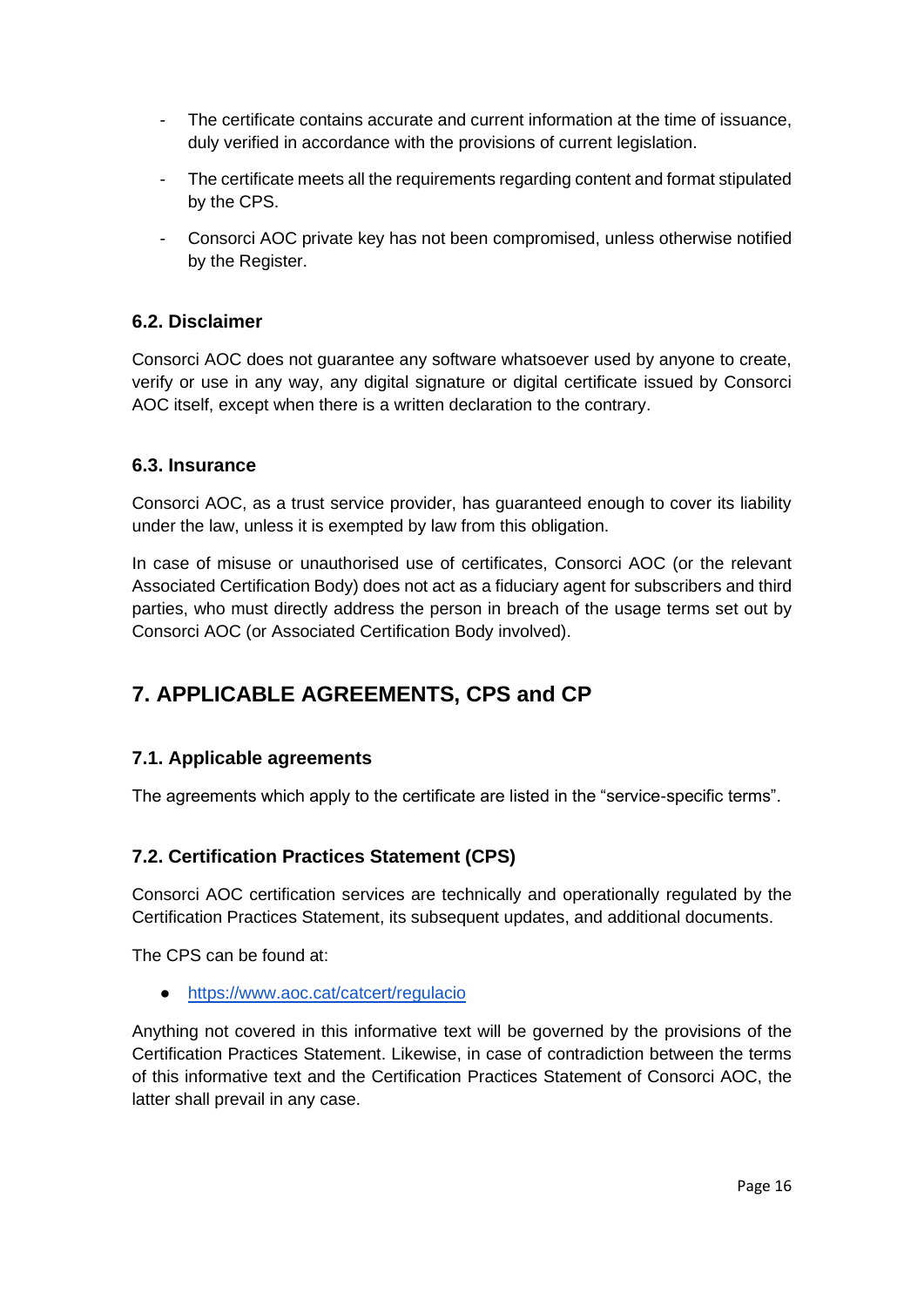## <span id="page-17-0"></span>**7.3. Certification Policies (CP)**

Consorci AOC has different Certification Policies detailing technical, legal, operational and regulatory requirements, as well as the regulation of certificates, available to the user community that requests them.

Any divergence arising from this informative text and the Certification Policies of the Consorci AOC will be resolved in favour of the latters.

Anything not covered in this informative text will be governed by the provisions of Consorci AOC's Certification Policy.

## <span id="page-17-1"></span>**8. PRIVACY POLICY**

Consorci AOC cannot disclose or be compelled to disclose any confidential information concerning certificates without an advance specific request from:

- a) the person with whom Consorci AOC is obliged to keep confidential information, or
- b) a court, administrative order or any other order provided regarding current legislation.

However, the subscriber agrees that certain information, which might be personal or other kinds, provided in the certificate request will be included in certificates, and that the mechanism to check certificate's status, and that this information is not confidential, as stipulated by law.

Consorci AOC is not liable for any use made by a third party of this personal information.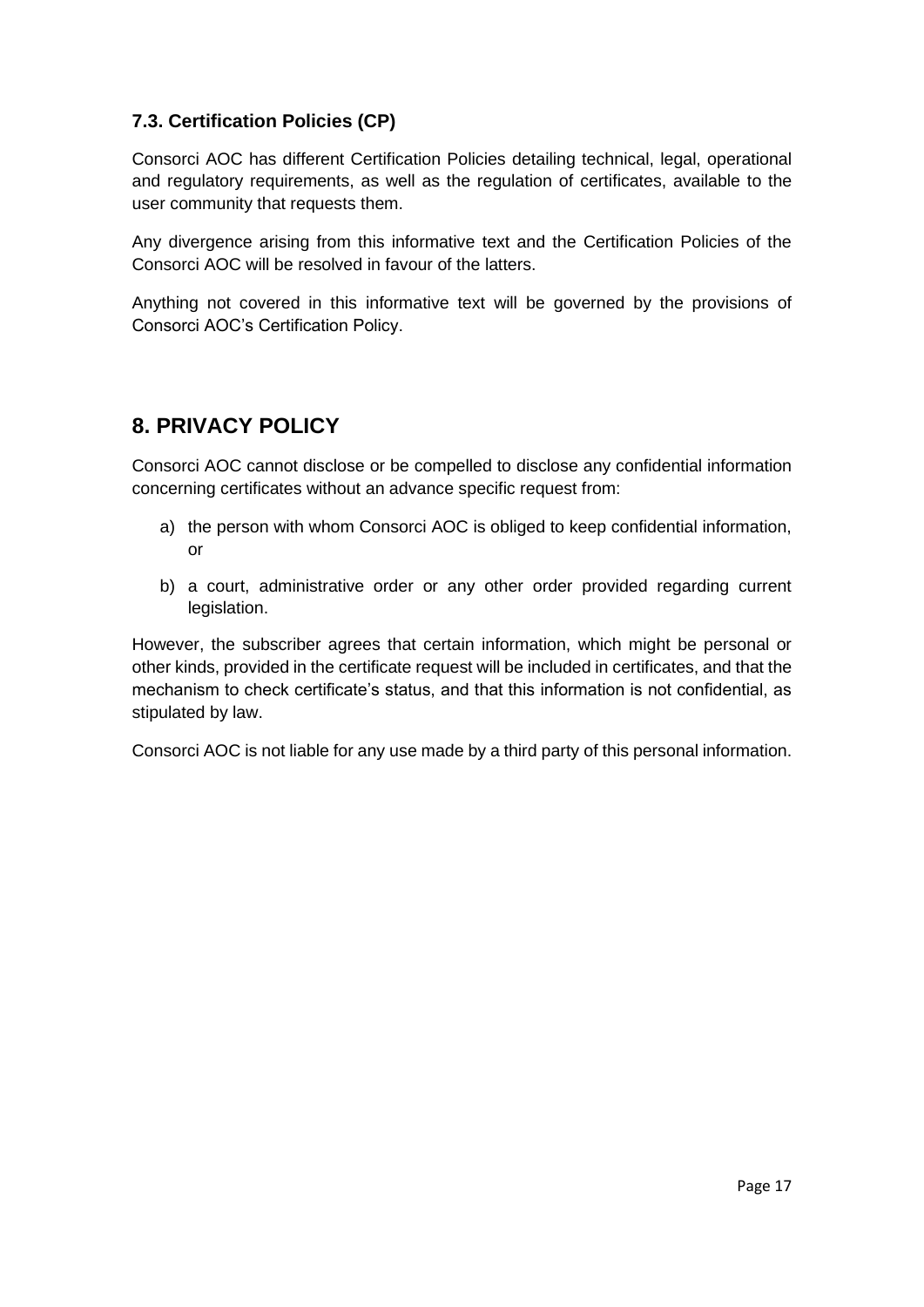## <span id="page-18-0"></span>**9. REFUND POLICY**

Not applicable.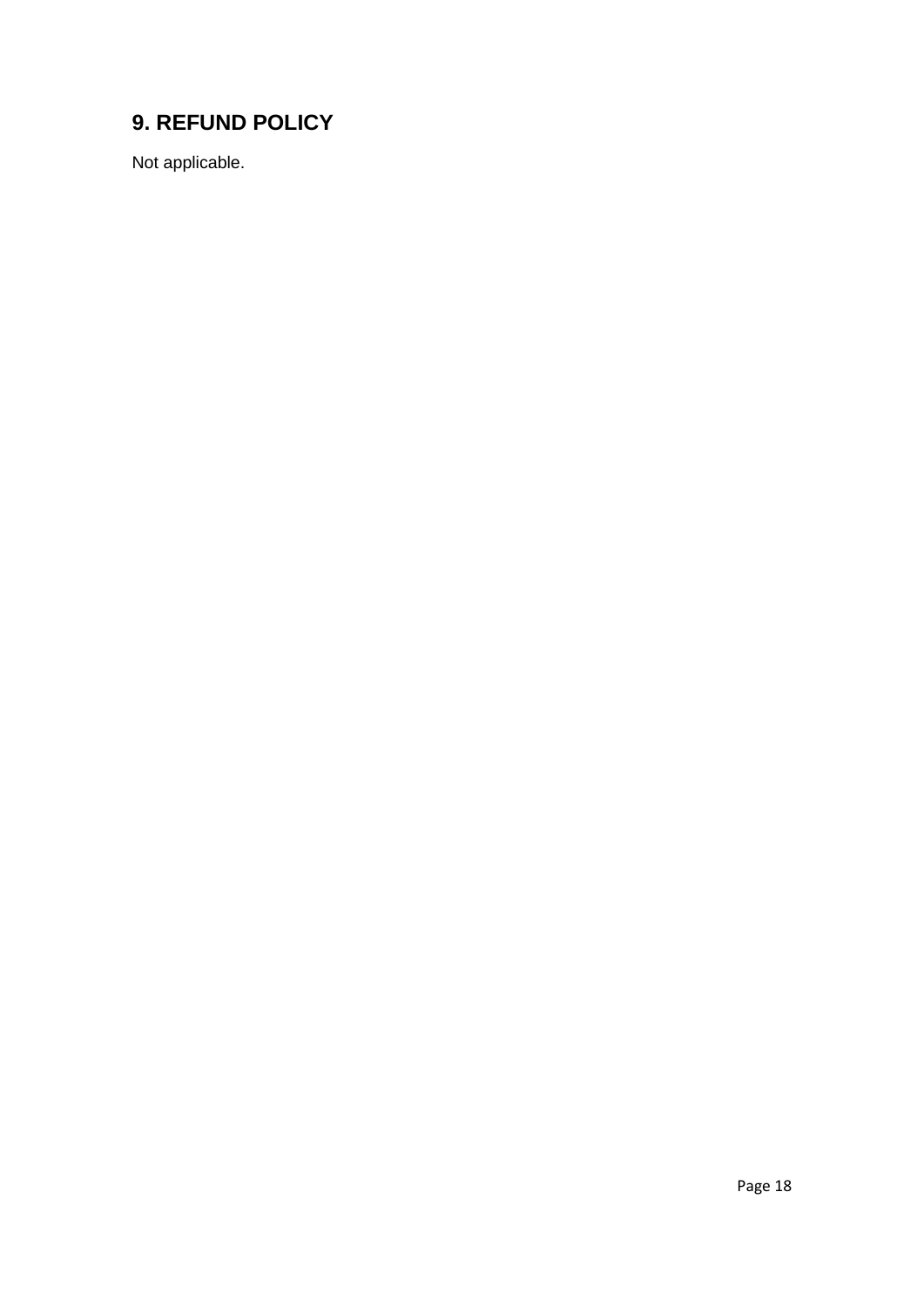## <span id="page-19-0"></span>**10. LAW AND JURISDICTION**

Parties shall be governed by Spanish law, particularly Law 6/2020, of November 11, regulating certain aspects of electronic trust services, and Regulation (EU) Nº 910/2014 of the European Parliament and Council dated 23 July 2014 concerning electronic identification and trust services for electronic transactions in the internal market, repealing Directive 1999/93/EC .

Jurisdiction is stipulated in Law 29/1998 dated 13 July, governing the Administrative Jurisdiction.